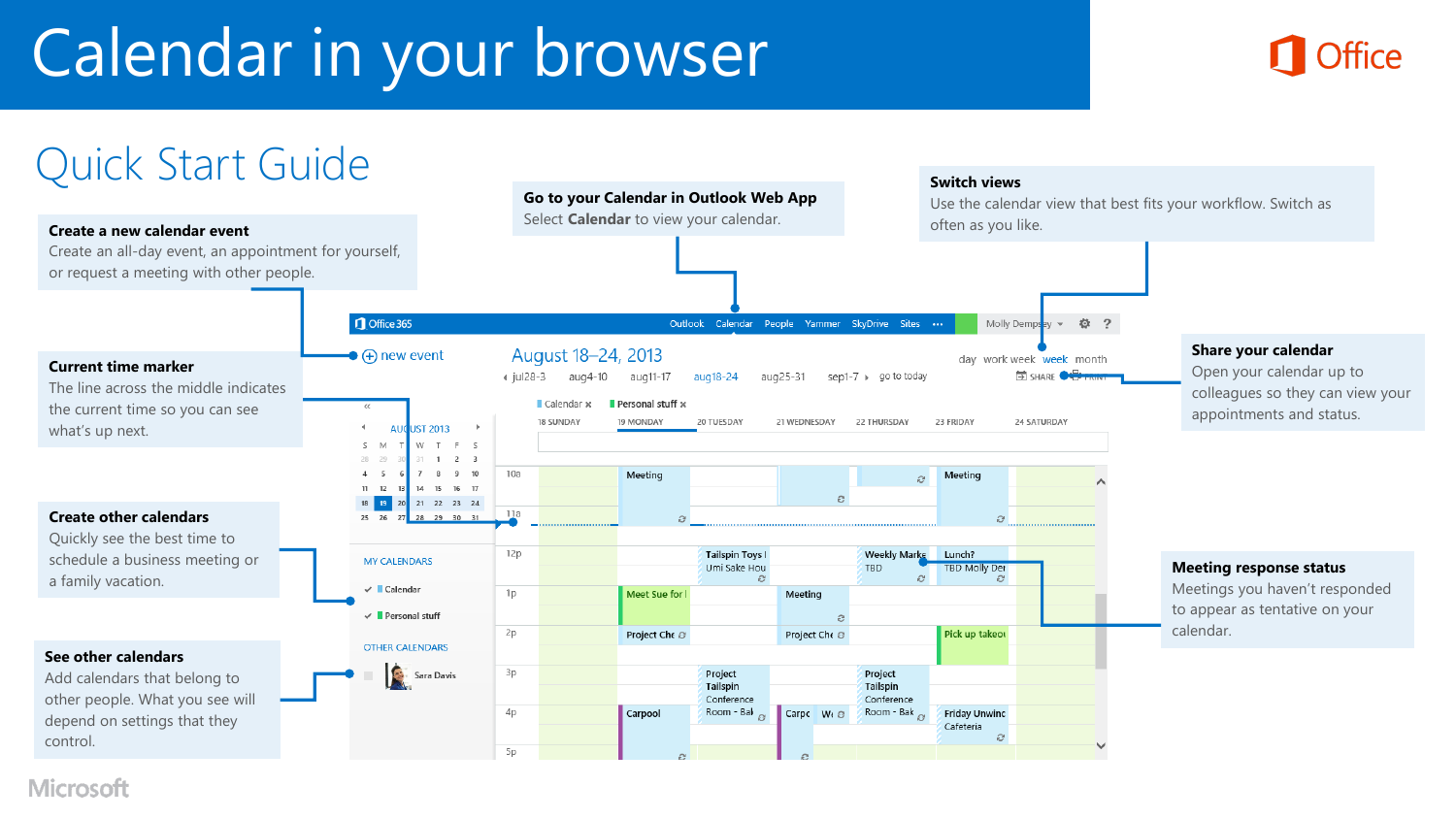### Get started with Calendar in your browser

Sign in through your organization's Office 365 portal and choose **Calendar** from the navigation bar.

Outlook Calendar People Yammer SkyDrive Sites ...

# Schedule an appointment

Select New event.

(+) new event

- 2. Fill in the Event box.
- 3. Enter the start time and duration. To explicitly set the start and end times, choose **Custom** for the duration.
- 4. In the **Show As** box, choose a status that shows your availability to others.
- 5. To make the appointment repeating, click **Repeat** and select one of available options, or choose **Other** to create a custom pattern.
- 6. If you want to change the reminder notice from the default of 15 minutes, click the **Reminder** box and choose a new reminder time.



# Schedule a meeting with other people

- 1. Start with the same steps as scheduling an appointment.
- 2. Invite people by adding them in the **Attendees** box. Add a **Location** if necessary.
- 3. In the meeting request, type any information you want to share with the recipients. You can also attach files.
- 4. Select **Online meeting** to make this a **Lync** meeting.
- 5. Select Send.

# Use the Scheduling Assistant

- 1. Use Scheduling Assistant to help you find the best time for your meeting.
- 2. Select **Scheduling Assistant** at the top of the event form.
- 3. Enter attendees names in **Add attendees.**
- 4. Find a room by selecting **Add a room**.
- 5. Select **OK** to save your changes and return to the event form.

| X DISCARD<br>$\checkmark$<br>OK                                                           |     | Monday, August 19, 2013  |                |                                       | day week $\square$ |
|-------------------------------------------------------------------------------------------|-----|--------------------------|----------------|---------------------------------------|--------------------|
| Untitled meeting                                                                          |     | $4 \cdot$ sun18<br>mon19 | tue20<br>wed21 | sat24 $\rightarrow$<br>thu22<br>fri23 |                    |
| When:<br>Mon 8/19/2013<br>4:00 PM<br>$\overline{\phantom{a}}$<br>$\overline{\phantom{a}}$ |     | Molly Dempsey            | Sara Davis     | Rob Young                             | Conf Room Adams    |
| Duration:                                                                                 |     |                          |                |                                       |                    |
| 30 minutes<br>$\overline{\phantom{a}}$                                                    |     |                          |                |                                       |                    |
| Attendees:                                                                                | 12p |                          |                |                                       |                    |
| add attendees                                                                             | 1p  |                          | <b>Busy</b>    |                                       |                    |
| <b>4 REQUIRED 2 CONFLICTS</b>                                                             |     |                          |                |                                       |                    |
| Molly Dempsey<br>Away - Carpool                                                           | 2p  | Project Check-in         | Busy           |                                       | Free<br>Tentativ   |
| Sara Davis<br>$\mathcal{H}$<br>Busy                                                       | 3p  |                          |                |                                       |                    |
| Rob Young<br>$\times$<br>Free                                                             | 4p  | Carpool                  | <b>Busy</b>    |                                       |                    |
| change room                                                                               | 5p  |                          |                |                                       |                    |
| Conf Room Adams<br>$\mathbf{x}$                                                           | 6p  |                          |                |                                       |                    |
| Free                                                                                      |     |                          |                |                                       |                    |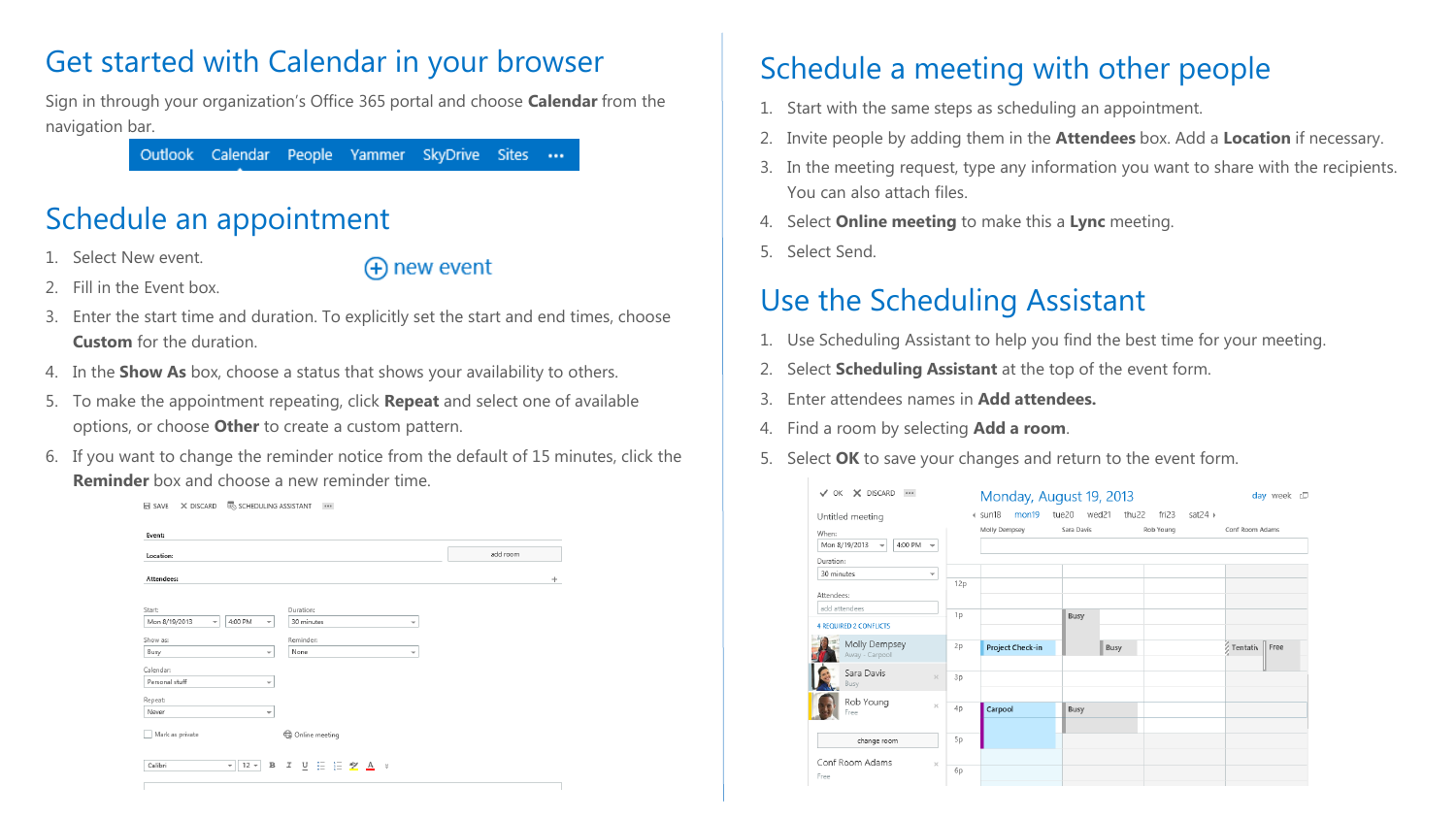## Change your calendar work days and the start of your week

- 1. Select **Settings** > **Options** > **Settings** > **Calendar**.
- 2. Under **Appearance**, do one of the following:
	- Choose the days to include in your work week under **Show work week as** by checking the days to include and unchecking the day to exclude.
	- To set your work hours, in the **Start time** and **End time** lists, select the start and end times of your work day.
	- To set the first week of the year, click an entry in the **First week of the year** list.
	- To set the first day of the week, click a day in the **First day of the week** list.

### Change an appointment, meeting, or event

#### **To change an appointment or meeting**

- 1. Select it in your calendar.
- 2. If it's an event that you created, select **Edit** to change it, or **Delete** to remove it.
- 3. If it's part of a recurring series and you'll see an option to select **edit occurrence** or **edit series**.
- 4. Make the changes you want, then select **Save**. For a meeting, select **Send Update**.
- **To change your response to a meeting you were invited to**
- 1. Select it in your calendar, and then select Accept, Tentative, or Decline.
- 2. If it's part of a recurring series and you'll see an option to select **edit occurrence** or **edit series**.
- 3. If the organizer requested responses, you will have an option to send a response, edit your response before sending, or not send a response.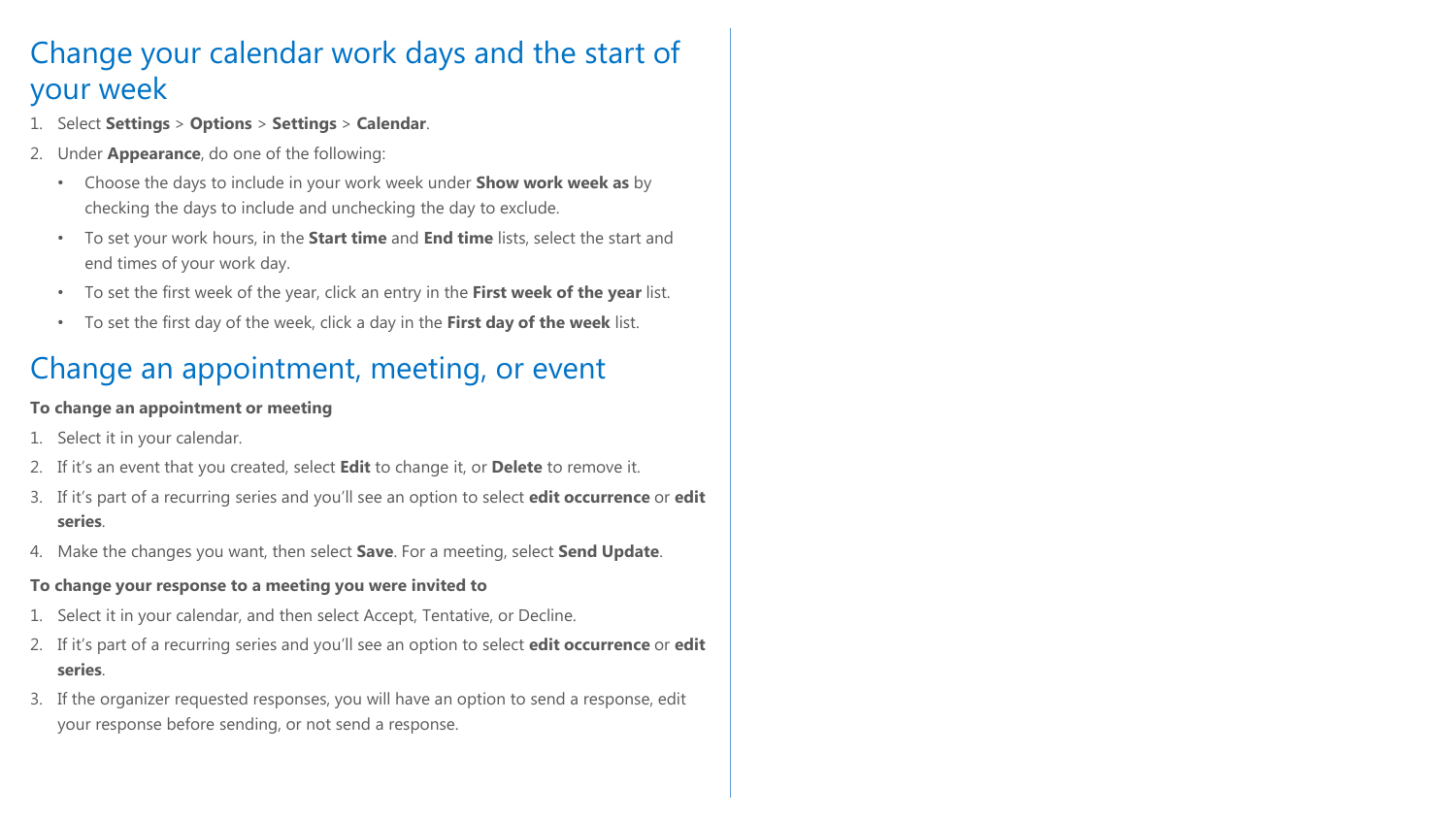### Share your calendar

#### **To share your calendar with people in your organization who use email with an Exchange server**

- 1. Select **Calendar** in the navigation bar, and then select **Share**.
	- day work week week month 岗 SHARE **PRINT**
- 2. In **Share with** add the people you want to share your calendar with.
- 3. As you add people, you can set the permission level you want each person to have.
	- **Availability only** shows only your free/busy information.
	- **Limited Details** adds the subject and location.
	- **Full Details** adds any other information, such as attachments and notes.
	- Events marked **Private** will always show as availability only.
- 4. Change the **Subject** if you want.
- 5. If you have more than one calendar, you can choose it in **Calendar.**
- 6. Click **Send**.

The recipients will get an email notification that you shared your calendar, and they can add your calendar to their calendar view.

#### **To share your calendar with people outside your organization**

#### **To share your calendar by publishing it online**

1. Select **Calendar** in the navigation bar, and then select **Share**.

day work week week month **IFI SHARE PRINT** 

- 2. In **Share with** add the people you want to share your calendar with.
- 3. As you add people, you can set the permission level you want each person to have.
	- **Availability only** shows only your free/busy information.
	- **Limited Details** adds the subject and location.
	- **Full Details** adds any other information, such as attachments and notes.
	- Events marked **Private** will always show as availability only.
- 4. Change the **Subject** if you want.
- 5. If you have more than one calendar, you can choose it in **Calendar.**
- 6. Click **Send**.

The recipients will get an email notification that you shared your calendar, with a link that they can use to either view your calendar in their browser, or add it to their calendar view in an application such as Outlook.